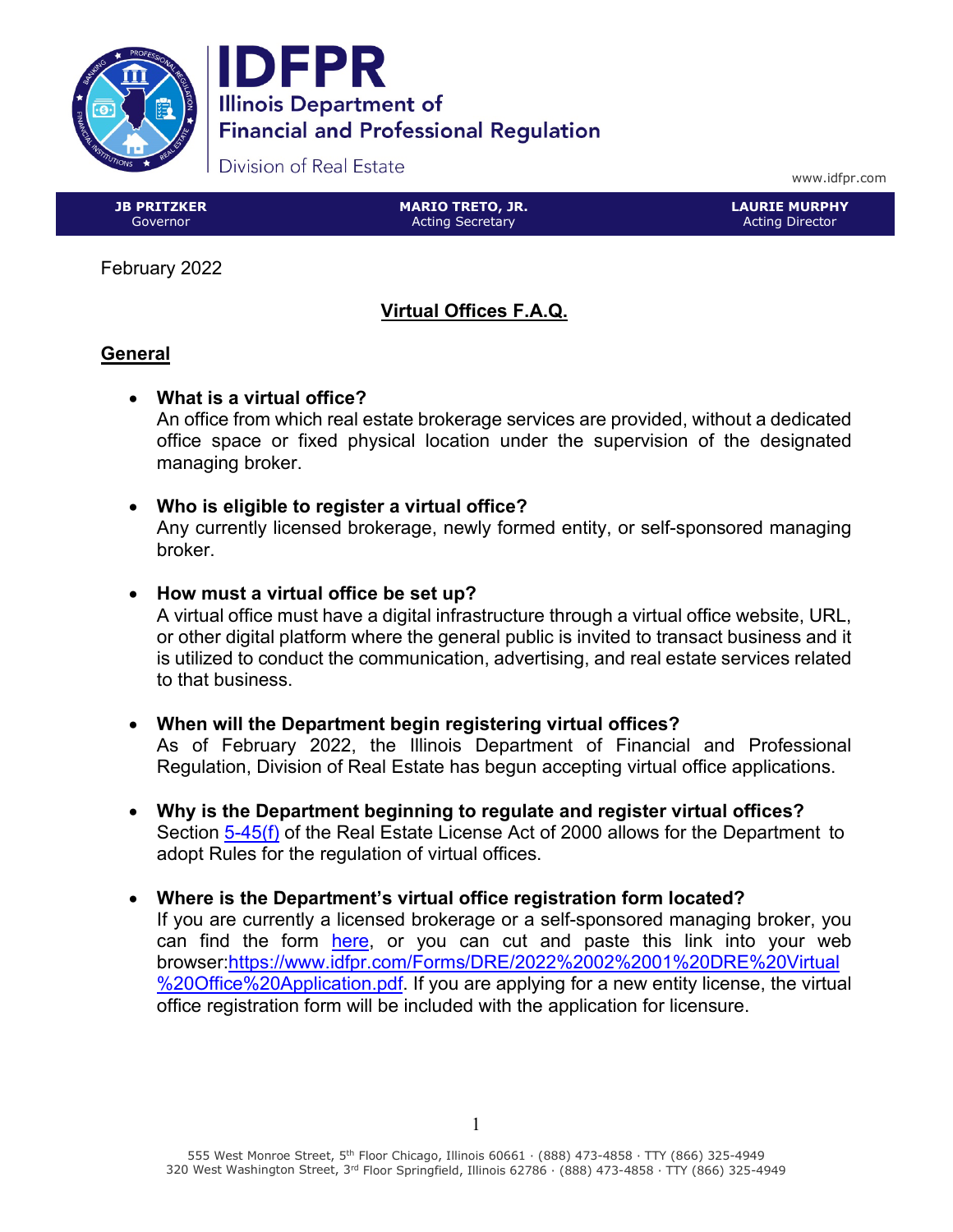• **Who can I contact if I have questions about registering a virtual office?** Please send an email to [FPR.RealEstate@illinois.gov](mailto:FPR.RealEstate@illinois.gov) with your question and someone will reply to you as soon as possible.

# **Addresses**

- **Does a physical address need to be supplied to the Department in addition to a website address to register a virtual office?** Yes. A physical address in Illinois for the sponsoring broker must be provided for service of process. If licensees or applicants do not maintain a physical address in Illinois, an entity may utilize the same address provided to the Secretary of State for its registered agent in Illinois.
- **Can someone register a virtual office and still maintain a physical office?**  Yes. A brokerage can maintain both types of offices as either a principal or a branch office. Every office, physical or virtual, must be registered on forms provided by the Department.
- **Can the email address remain the same after converting from a physical office to a virtual office?**

Yes. The most current email address where the Department can best communicate with the licensee must be updated with the Division of Real Estate. Conversion to a virtual office does not change the email address unless the licensee so chooses.

## **Licensing**

- **Will virtual offices have a separate license number prefix?** Yes. The new prefix for virtual offices is 495 and will be a subordinate to the sponsoring broker license.
- **Is there a fee associated with registering a virtual office?** No. Much like the registration of branch offices, there is currently no fee associated with registering or converting an existing licensed physical office to a virtual office.
- **What is the process for sponsorship changes for a virtual office?** Licensees will still be able to use the online portal or can mail in their sponsorship changes.

## **Recordkeeping**

• **How do records and files need to be stored and kept?** 

Virtual offices shall keep electronic records securely stored in the format they were originally created, sent, or received. The records and files are to be made accessible to its employees, licensees, independent contractors, and the Division of Real Estate upon request.